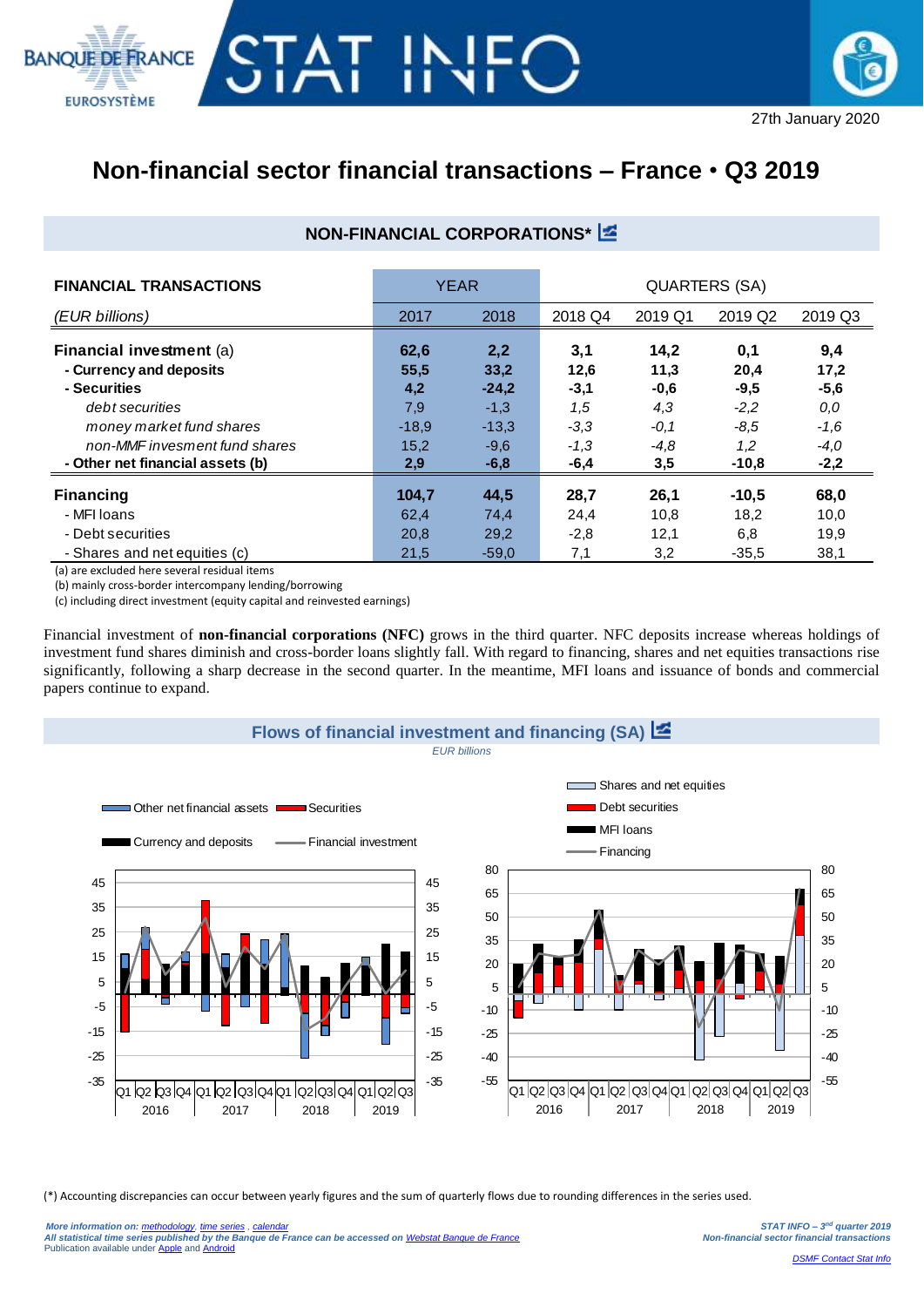## **BANQUE DE FRANCE**



## **GENERAL GOVERNMENT\***

| <b>FINANCIAL TRANSACTIONS</b> | <b>YEAR</b> |        | QUARTERS (SA) |         |                     |         |  |
|-------------------------------|-------------|--------|---------------|---------|---------------------|---------|--|
| (EUR billions)                | 2017        | 2018   | 2018 Q4       | 2019 Q1 | 2019 Q <sub>2</sub> | 2019 Q3 |  |
| Financial investment (a)      | 11,2        | 17,2   | $-22,3$       | 22,4    | $-13,3$             | 34,5    |  |
| - Currency and deposits       | 17,1        | 13,0   | $-25,0$       | 14,9    | $-6,8$              | 34,6    |  |
| - Securities                  | $-6,0$      | 4,3    | 2,7           | 7,5     | $-6,5$              | $-0,1$  |  |
| debt securities               | $-9,1$      | $-3,9$ | $-5,2$        | 4,9     | $-2,5$              | $-0,2$  |  |
| net equities                  | 0,0         | 0,2    | 1,5           | 1,1     | $-1,9$              | $-1,2$  |  |
| invesment fund shares         | 3,1         | 7,9    | 6,4           | 1,5     | $-2,1$              | 1,3     |  |
| <b>Financing</b>              | 69,3        | 68,5   | 16,9          | 24,9    | 12,6                | 48,4    |  |
| - Deposits                    | 3,2         | 9,3    | 0,3           | 4,8     | 4,1                 | 0,3     |  |
| - MFI Ioans                   | $-5,5$      | 2,1    | 2,4           | 1,2     | $-1,3$              | 1,0     |  |
| - Debt securities             | 71,6        | 57,0   | 14,2          | 18,9    | 9,8                 | 47,1    |  |

(a) are excluded here several residual items

**EUROSYSTÈME** 

In 2019 Q3, bond issuance originated from **general government** strongly increases. Simultaneously, financial investment recovers, notably deposit holdings. General government also sell fewer securities than in the previous quarter.



(\*) Accounting discrepancies can occur between yearly figures and the sum of quarterly flows due to rounding differences in the series used.

-10

5

20

35

50